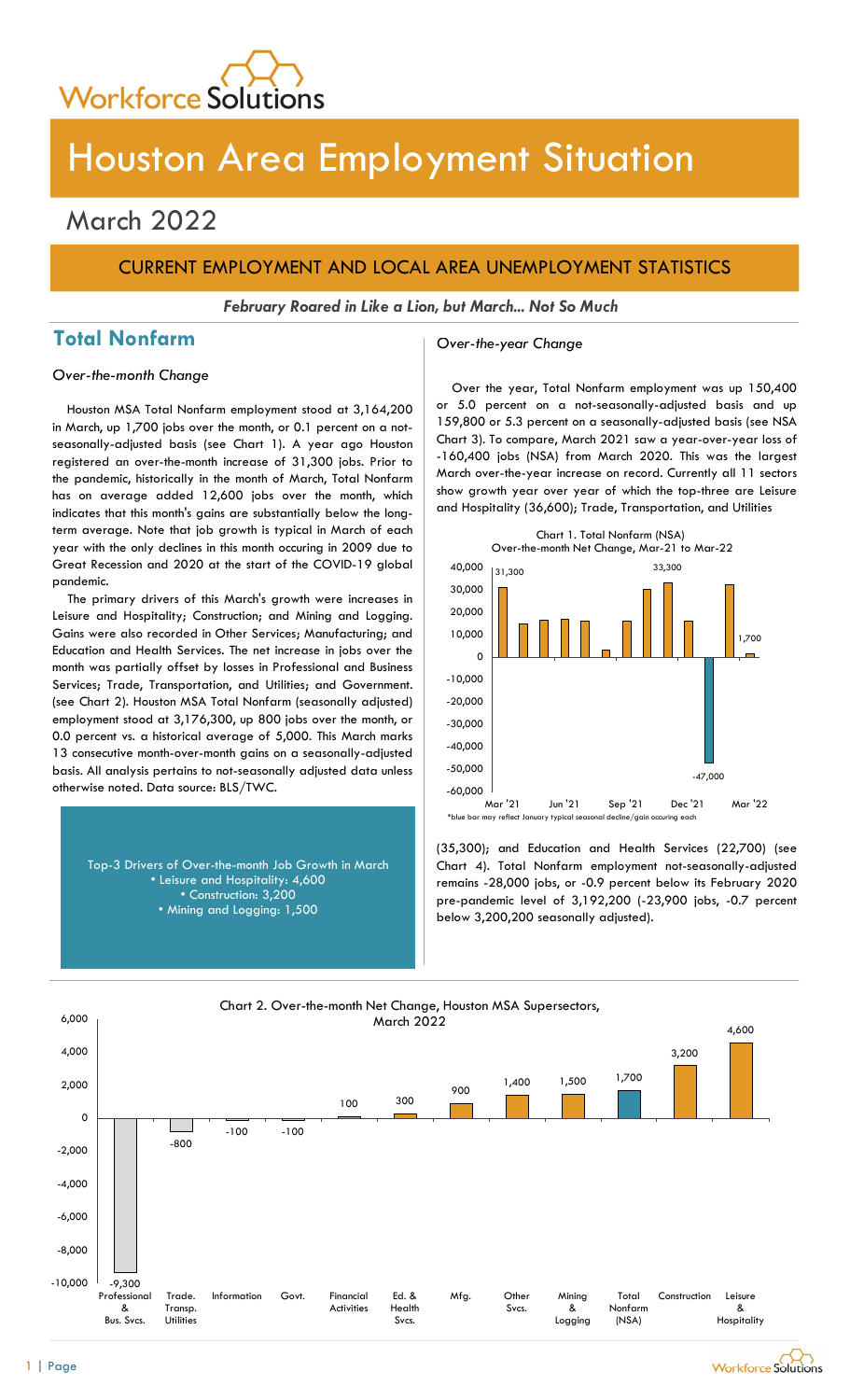## Houston Area Employment Situation

### March 2022

#### Previous Month's Revisions

Total Nonfarm employment was revised downward by - 13,000 jobs for a January to February smaller net gain of 32,500 compared to an original estimate of 45,500 jobs. A downward revision of -5,000 jobs in Trade, Transportation, and Utilities was the largest contributor followed by Professional and Business Services (-3,600) and Government (-3,000). Upward revisions in Construction (+1,300), Other Services (+600), and Education and Health Services (+200) provided a partial offset of the overall downward revision to Total Nonfarm employment (see Chart 5).

Top-3 Drivers of Over-the-year Job Growth in March • Leisure and Hospitality: 36,600 • Trade, Transportation, and Utilities: 35,300 • Education and Health Services: 22,700



-13,000 Total Nonfarm

 $-5,000$   $\square$ 

#### Chart 3. Total Nonfarm (NSA) Over-the-year Net Change, Mar-07 to Mar-22

Trade, Transportation, and…



Chart 4. Over-the-year Net Change, Houston MSA Supersectors, March 2021 to March 2022



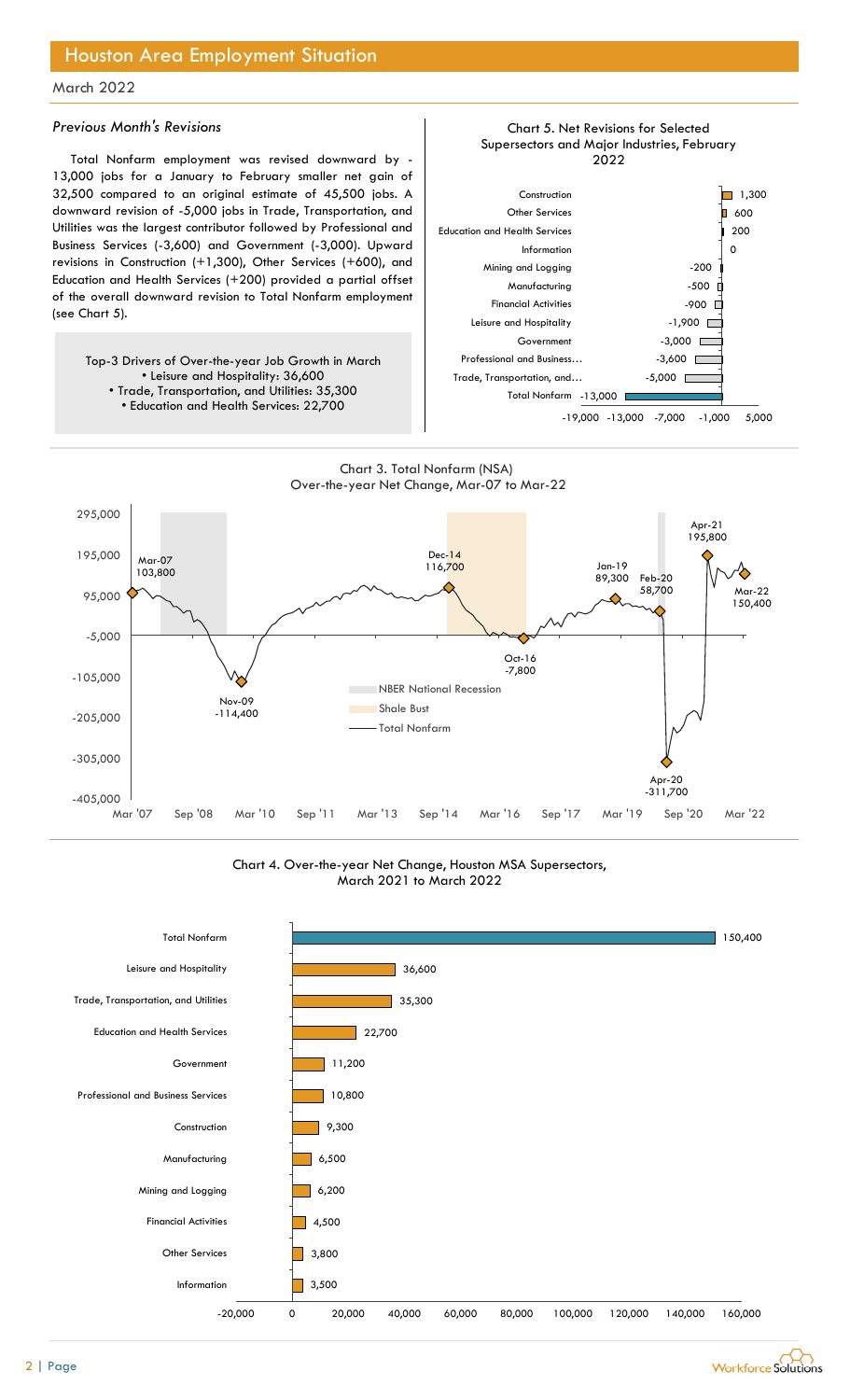## Houston Area Employment Situation

#### March 2022

## Supplemental Commentary

#### Overall Impressions

If February's record over-the-month job growth seemed unbelievable (which it still is even after revisions) then March was its equally dubious yet disappointing counterpart. While Houston did add jobs over the month, it only managed to eke out a gain of 1,700 before seasonal adjustments and even fewer jobs after (+800). Given that we're two years into the pandemic and life continues to normalize at a rapid clip, March should have given us ten times the aforementioned growth, if not more.

So, of our dozen or so major industry sectors which ones were the culprits behind March's less-than-spectacular performance? In this case, nearly all the blame can be laid at the feet of just one sector: Professional and Business Services, whose vague title obscures the fact that it's a medley of industries ranging from engineering and law firms to building security services and landscaping companies. If this sector had simply added its longterm historical average of 2,700 jobs, overall Total Nonfarm growth in March would've been closer to 14,000, a perfectly acceptable but unremarkable number that would've eliminated the need for most of the previous 191 words. However, short of massive revisions next month or even next year, we are for the time being stuck with a supposed loss of 9,300 Professional and Business Service jobs in March.

Digging down further into the hodge-podge of industries that make up this sector doesn't provide much of an explanation. The most we can surmise is that some combination of employers in Administrative and Support and Waste Management and Remediation (yes, that really is the name given by the Feds) shed the bulk of those 9,300 jobs.

Perhaps readers of this commentary have company-specific insights into the mystery however I'll conclude by pointing out that February saw P&BS add 10,400 jobs over the month before being revised down to 6,800. Regardless, gaining several thousand jobs one month only to lose several thousand the next suggests one of two possibilities: either the job market is becoming increasingly volatile for unknown reasons, or the estimates truly are estimates in the least flattering way. If you've read my commentary before, you probably know which way I'm leaning but one can't help but wonder: if we're seeing such extreme swings now, what can we expect when the economy begins to slow in earnest later this year as efforts to tame inflation kick into high gear? Will we even be able to tell the difference in our monthly job numbers? Stay tuned.



#### Supplemental Chart 1. Houston MSA Current Employment Levels as of March 2022 Relative to February 2020 by Sector

Space left intentionally blank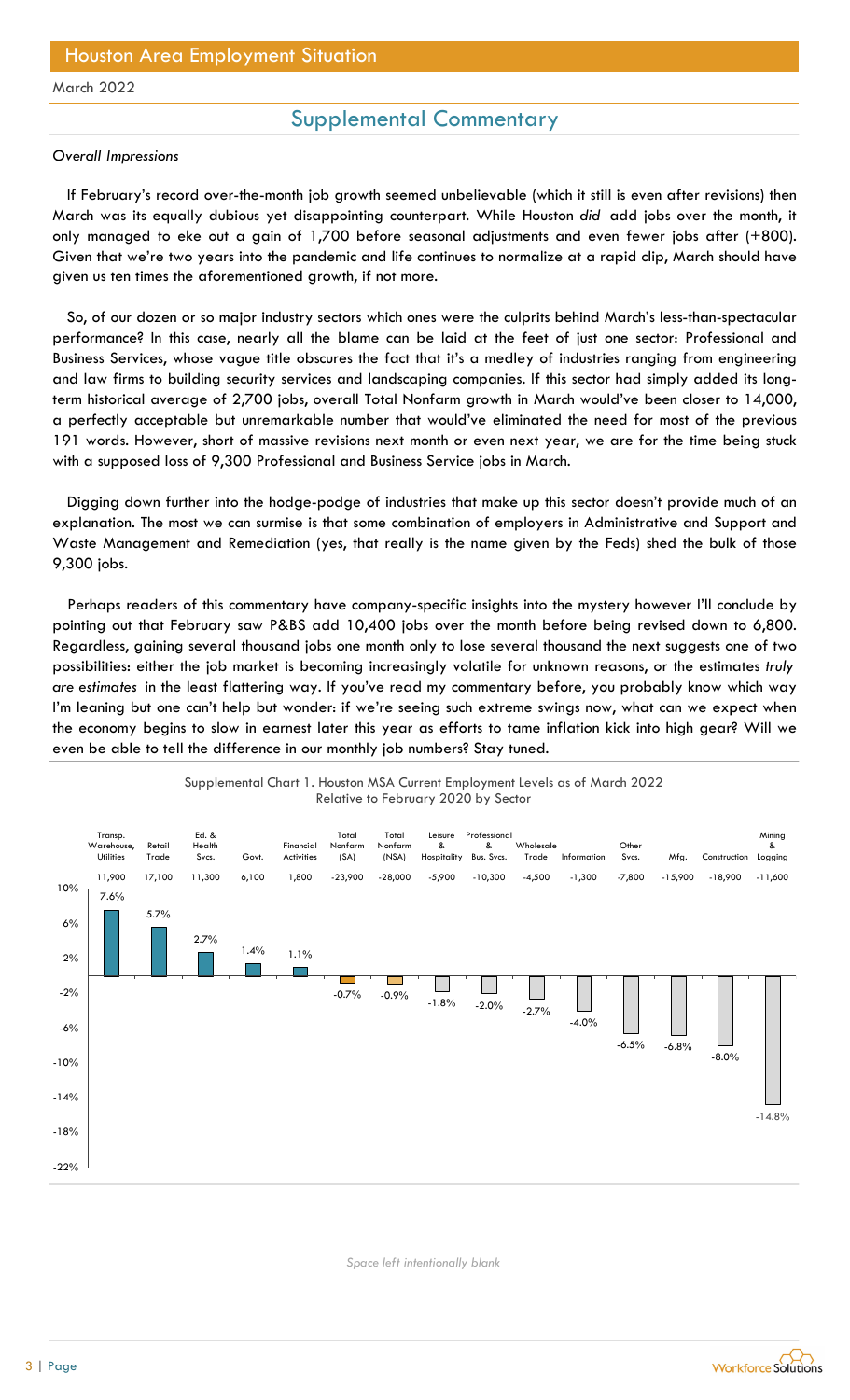## GAINING INDUSTRY HIGHLIGHTS

## Leisure and Hospitality

### Over-the-month Change

Leisure and Hospitality was the largest gaining sector over the month up 4,600 jobs, or 1.4 percent (see Chart 6). Historically in the month of March, Leisure and Hospitality has added an average of 4,400 jobs over the month, which indicates that this month's gains are on par with the long-term average. Accommodation and Food Services was the largest contributor to the overall sector's increase, up 4,000 jobs over the month. The second-largest contributor was Arts, Entertainment, and Recreation, which added 600 jobs from February to March.



Year over year, Leisure and Hospitality was up 36,600 jobs, or 12.5 percent (see Chart 7). This was the largest March overthe-year increase on record. It also marks 12 consecutive months of over-the-year gains. Among sectors currently showing growth, this sector is the second-fastest growing in percentage terms across the Houston area. Furthermore, 24.3 percent of total (gross) jobs added across the region over the past year can be attributed to Leisure and Hospitality. Accommodation and Food Services was the largest contributor to the overall sector's increase, up 32,500 jobs over the year. The second-largest

Over-the-year Change contributor was Arts, Entertainment, and Recreation, which added 4,100 jobs from March a year ago. Total Leisure and Hospitality employmnent (NSA) remains -5,900 jobs, or -1.8 percent below its February 2020 pre-pandemic level of 334,500. At the same time, the sector's share of Houston area Total Nonfarm Employment has risen from 9.7 percent to 10.4 percent over the past year.



#### About This Sector

This sector is composed of establishments that produce and promote in live performances, events, of exhibits of historical, cultural, or educational interest or related to recreation or hobbies intended for public viewing; and provide customers with lodging and/or meals and beverages for immediate consumption. NOTE: movie theaters are classified under the Information sector rather than Leisure and Hospitality. Of the two main component industries, Accommodation and Food Services accounts for the majority of the sector's employment at 90 percent (see Chart 8). Across the Houston MSA, the concentration of jobs in the overall sector is 4 percent higher than the national average.





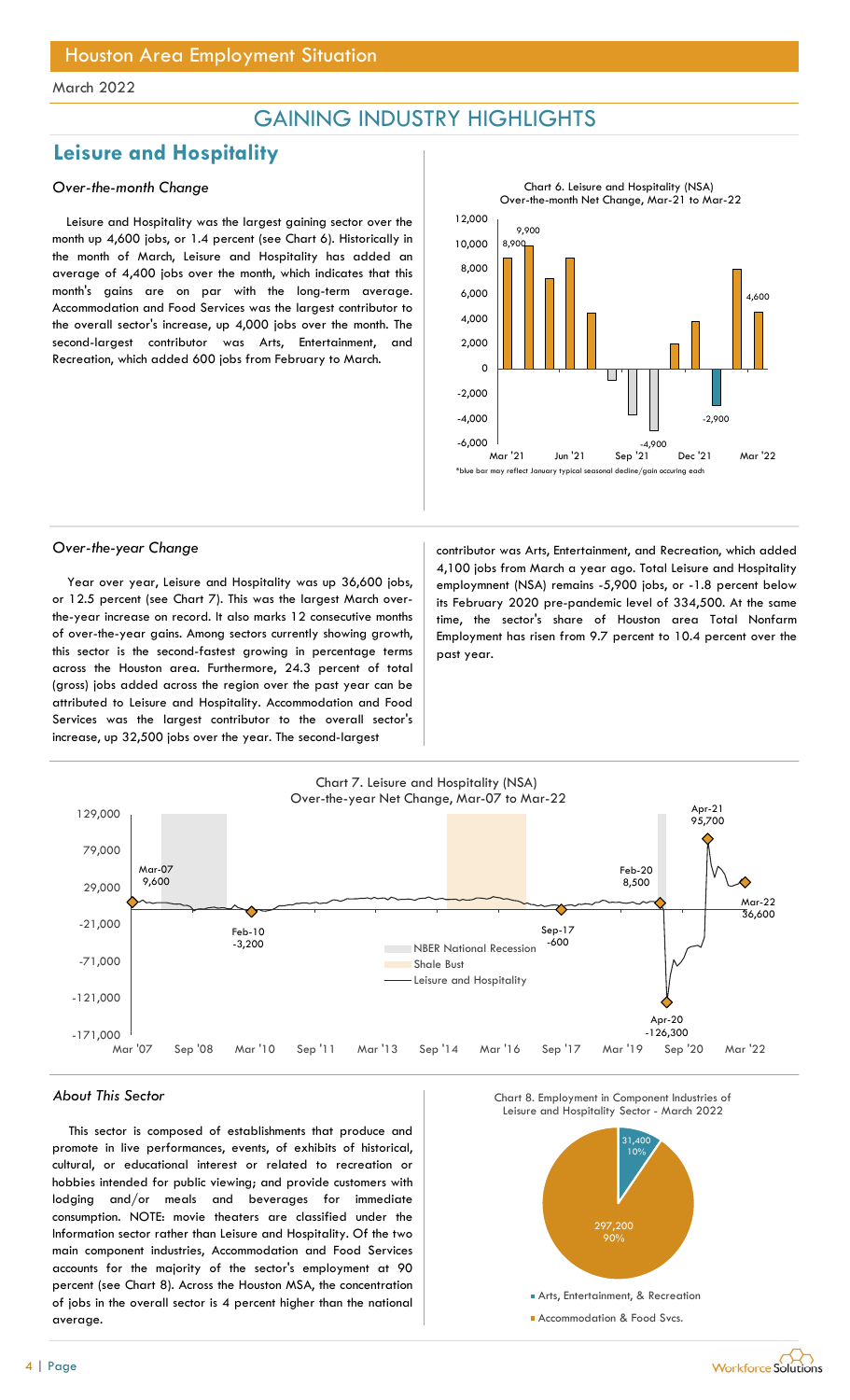## GAINING INDUSTRY HIGHLIGHTS

## **Construction**

### Over-the-month Change

Construction was the second-largest gaining sector over the month up 3,200 jobs, or 1.5 percent (see Chart 9). Historically in the month of March, Construction has added an average of 1,700 jobs over the month, which indicates that this month's gains are substantially above the long-term average. Specialty Trade Contractors was the largest contributor to the overall sector's increase, up 1,600 jobs over the month. The second-largest contributor was Construction of Buildings, which added 1,000 jobs from February to March. Lastly, Heavy and Civil Engineering Construction contributed, 600 jobs. Construction employment was revised upward by 1,300 jobs for a January to February larger net gain of 3,600 compared to an original estimate of 2,300 jobs.



Year over year, Construction was up 9,300 jobs, or 4.4 percent (see Chart 10). This March also marks nine consecutive months of over-the-year gains. Construction of Buildings was the largest contributor to the overall sector's increase, up 4,000 jobs over the year. The second-largest contributor was Specialty Trade Contractors, which added 3,800 jobs from March a year ago. Lastly, Heavy and Civil Engineering Construction contributed, 1,500 jobs. Total Construction employmnent (NSA) remains -18,900 jobs, or -8.0 percent below its February 2020 pre-pandemic level of 237,400. At the same time, the sector's

Over-the-year Change share of Houston area Total Nonfarm Employment has remained constant at 6.9 percent over the past year.



#### About This Sector

This sector comprises establishments engaged in the construction of buildings, infrastructure, site preparation and subdivision, and specialty trades e.g. masonry, painting, and electrical work. Of the three main component industries, Specialty Trade Contractors accounts for a slight majority of the sector's employment at just over 52 percent (see Chart 11). Across the Houston MSA, the concentration of jobs in the overall Construction sector is 40 percent higher than the national average, due to 2.5 times more jobs in Heavy and Civil Engineering Construction related to turnaround maintenance of petrochemical facilities.





- **Heavy & Civil Engineering Construction**
- **Specialty Trade Contractors**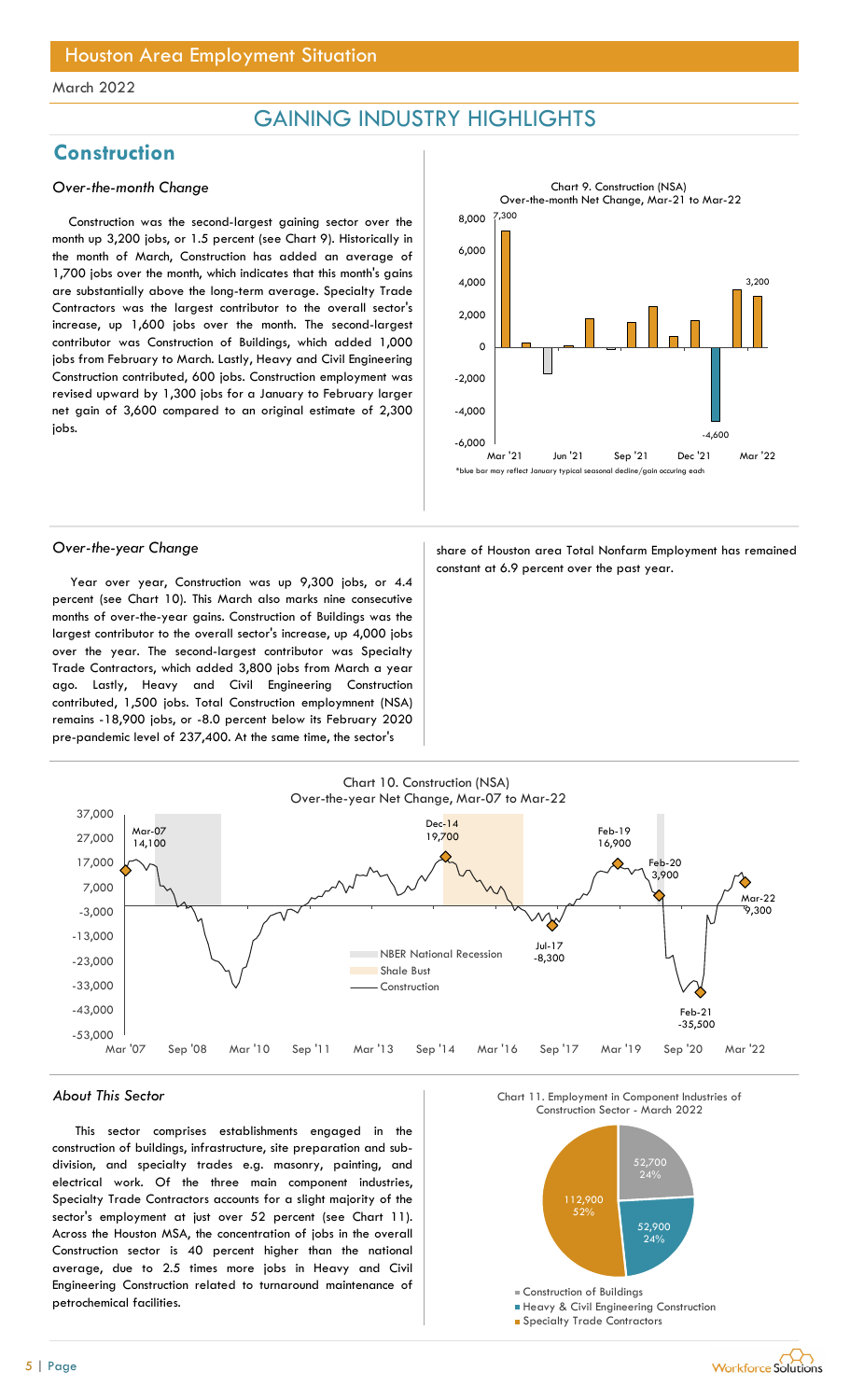## GAINING INDUSTRY HIGHLIGHTS

## Mining and Logging

### Over-the-month Change

Mining and Logging was the third-largest gaining sector over the month up 1,500 jobs, or 2.3 percent (see Chart 12). This was the largest-ever gain in the month of March since records began in 1990, beating the previous March record of 1,100 jobs in 2012. Historically in the month of March, Mining and Logging has lost an average of -100 jobs over the month, which indicates that this month's gains are substantially in contrast to the long-term average decline. Support Activities for Mining was the largest contributor to the overall sector's increase, up 1,000 jobs over the month. The second-largest contributor was Oil and Gas Extraction, which added 500 jobs from February to March. Lastly, Other Mining and Logging Undefined saw no change over the month. Mining and Logging employment was revised downward by -200 jobs for a January to February smaller net gain of 1,500 compared to an original estimate of 1,700 jobs.



Year over year, Mining and Logging was up 6,200 jobs, or 10.2 percent (see Chart 13). This was the largest over-the-year gain since December 2013's increase of 6,600 jobs. It also marks five consecutive months of over-the-year gains. Among sectors currently showing growth, this sector is the third-fastest growing in percentage terms across the Houston area. Support Activities for Mining was the largest contributor to the overall sector's increase, up 3,200 jobs over the year. The second-largest contributor was Oil and Gas Extraction, which added 2,100 jobs from March a year ago. Lastly, Other Mining

Over-the-year Change and Logging Undefined contributed, 900 jobs. Total Mining and Logging employmnent (NSA) remains -11,600 jobs, or -14.8 percent below its February 2020 pre-pandemic level of 78,400. At the same time, the sector's share of Houston area Total Nonfarm Employment has risen from 2.0 percent to 2.1 percent over the past year.



#### About This Sector

This sector comprises establishments extracting naturally occurring minerals such as coal and ores; liquid minerals, such as crude petroleum and natural gas; and timber. Of the three main component industries, Support Activities for Mining accounts for a plurality of the sector's employment at 49 percent (see Chart 14). Across the Houston MSA, the concentration of jobs in the overall Mining and Logging sector is 5.3 times the national average, due to the region's role as a global hub for the oil and gas industry.



Other Mining & Logging Undefined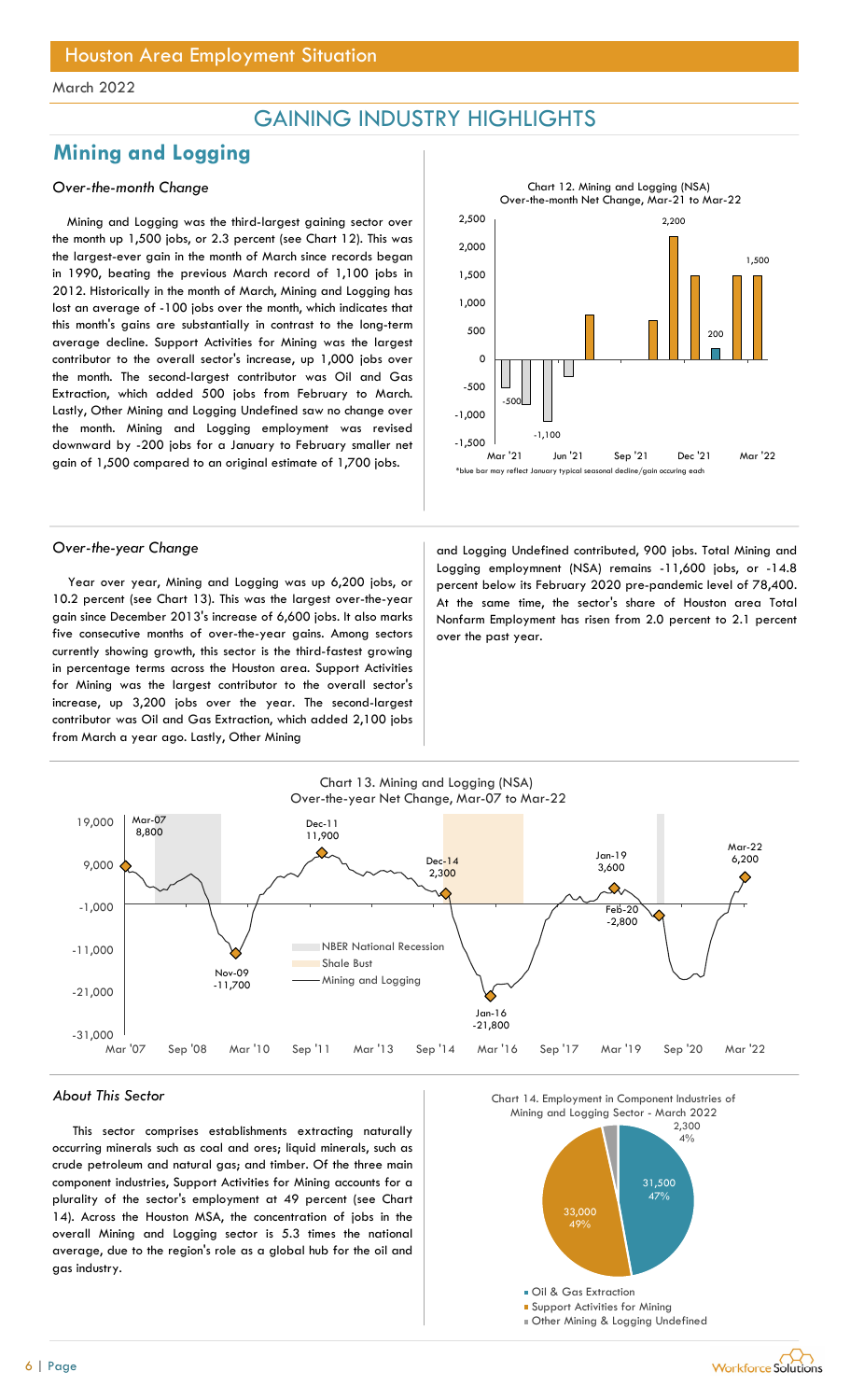## GAINING INDUSTRY HIGHLIGHTS

## **Other Services**

#### Over-the-month Change

Other Services also saw an increase over the month up 1,400 jobs, or 1.3 percent (see Chart 15). This was the largest March gain since 2021 and the second-largest gain historically for the month of March since records began in 1990. NOTE: No subsector is published at the MSA level by the CES survey. See below for additional information. Other Services employment was revised upward by 600 jobs for a January to February smaller net loss of -100 compared to an original estimate of - 700 jobs.



#### Over-the-year Change

Year over year, Other Services was up 3,800 jobs, or 3.5 percent (see Chart 16). This March also marks 12 consecutive months of over-the-year gains. NOTE: No subsector is published at the MSA level by the CES survey. See below for additional information. Total Other Services employmnent (NSA) remains - 7,800 jobs, or -6.5 percent below its February 2020 prepandemic level of 119,100. At the same time, the sector's share of Houston area Total Nonfarm Employment has remained constant at 3.6 percent over the past year.



#### About This Sector

This sector comprises establishments engaged in services not classified elsewhere such as equipment and machinery repair, religious activities, grantmaking, advocacy, and providing drycleaning and laundry services, and personal care services. Of the three main component industries, Personal and Laundry Services accounts for a plurality of the sector's employment at 48 percent as a subsector where self-employment is prevalent (source: Census - Non Employer Statistics and BLS - Quarterly Census of Employment and Wages) (see Chart 17). Across the Houston MSA, the concentration of jobs in the overall Other Services sector is 6 percent less than the national average.



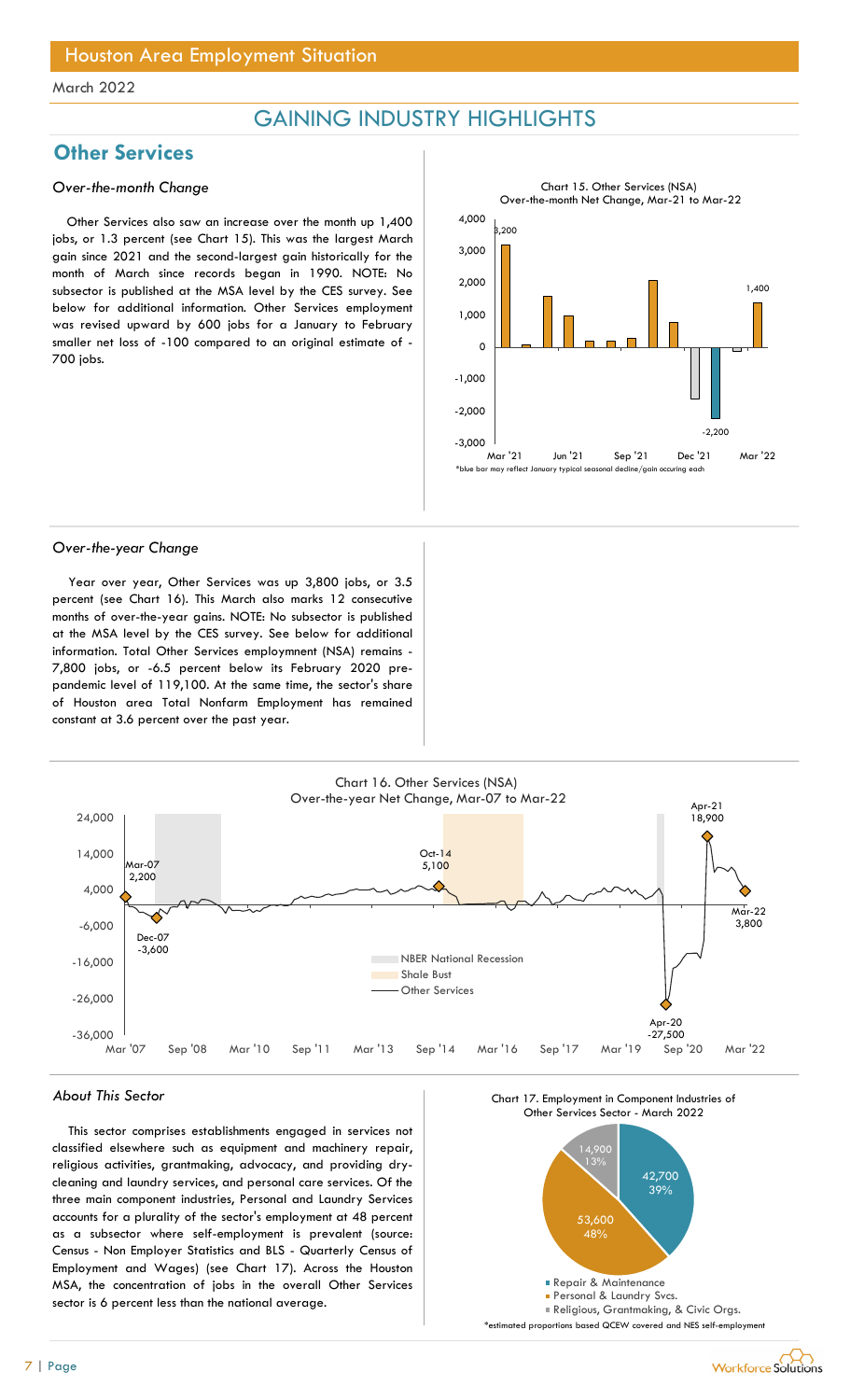## GAINING INDUSTRY HIGHLIGHTS

## **Manufacturing**

### Over-the-month Change

Manufacturing also saw an increase over the month up 900 jobs, or 0.4 percent (see Chart 18). Historically in the month of March, Manufacturing has added an average of 400 jobs over the month, which indicates that this month's gains are moderately above the long-term average. Non-Durable Goods was the largest contributor to the overall sector's increase, up 1,400 jobs over the month. One component industry that provided a partial offset was Durable Goods, which lost -500 jobs from February to March. Manufacturing employment was revised downward by - 500 jobs for a January to February smaller net gain of 1,100 compared to an original estimate of 1,600 jobs.



Over-the-year Change to 6.9 percent over the past year.

Year over year, Manufacturing was up 6,500 jobs, or 3.1 percent (see Chart 19). This March also marks eight consecutive months of over-the-year gains. Durable Goods was the largest contributor to the overall sector's increase, up 7,200 jobs over the year. One component industry that provided a partial offset was Non-Durable Goods, which lost -700 jobs from March a year ago. Total Manufacturing employmnent (NSA) remains - 15,900 jobs, or -6.8 percent below its February 2020 prepandemic level of 234,500. At the same time, the sector's share of Houston area Total Nonfarm Employment has fallen from 7.0



### About This Sector

This sector comprises establishments engaged in the mechanical, physical, or chemical transformation of materials, substances, or components into new products. Of the two main component industries, Durable Goods accounts for the majority of the sector's employment at 62 percent (see Chart 20). Across the Houston MSA, the concentration of jobs in the overall Manufacturing sector is 18 percent less than the national average.

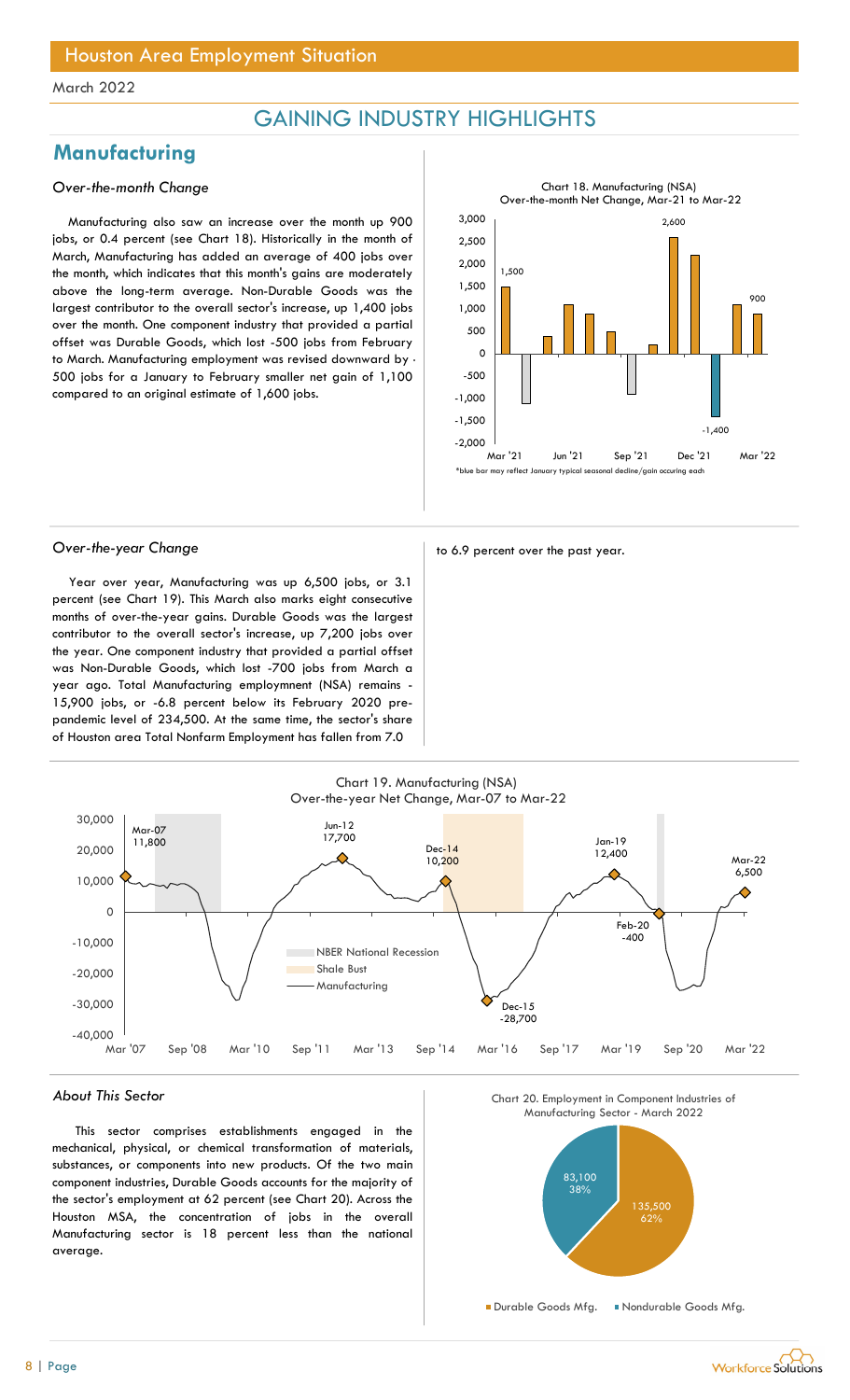## GAINING INDUSTRY HIGHLIGHTS

## Education and Health Services

#### Over-the-month Change

Education and Health Services also saw an increase over the month up 300 jobs, or 0.1 percent (see Chart 21). Historically in the month of March, Education and Health Services has added an average of 1,200 jobs over the month, which indicates that this month's gains are substantially below the long-term average. Educational Services was the largest contributor to the overall sector's increase, up 900 jobs over the month. One component industry that provided a partial offset was Health Care and Social Assistance, which lost -600 jobs from February to March. Education and Health Services employment was revised upward by 200 jobs for a January to February larger net gain of 4,300 compared to an original estimate of 4,100 jobs.



Year over year, Education and Health Services was up 22,700 jobs, or 5.6 percent (see Chart 22). This was the largest March over-the-year increase on record. It also marks 12 consecutive months of over-the-year gains. Furthermore, 15.1 percent of total (gross) jobs added across the region over the past year can be attributed to Education and Health Services. Health Care and Social Assistance was the largest contributor to the overall sector's increase, up 12,800 jobs over the year. The secondlargest contributor was Educational Services, which added 9,900 jobs from March a year ago. Total Education and

Over-the-year Change Theorem Areas and Health Services employmnent (NSA) now exceeds its February 2020 pre-pandemic level of 414,400 jobs by 11,300, or 2.7 percent. At the same time, the sector's share of Houston area Total Nonfarm Employment has remained constant at 13.4 percent over the past year.



Chart<sub>e</sub>

### About This Sector

This sector is composed of establishments that provide private education services (i.e. excluding pubicly-funded primary, secondary, and postsecondary institutions) and establishments that provide healthcare and social assistance to individuals. Of the two main component industries, Health Care and Social Assistance accounts for the majority of the sector's employment at 83 percent (see Chart 23). Across the Houston MSA, the concentration of jobs in the overall sector is 17 percent less than the national average, despite the high physical concentration of healthcare jobs centered around Texas Medical Center.





**Educational Svcs. Health Care & Social Assistance** 

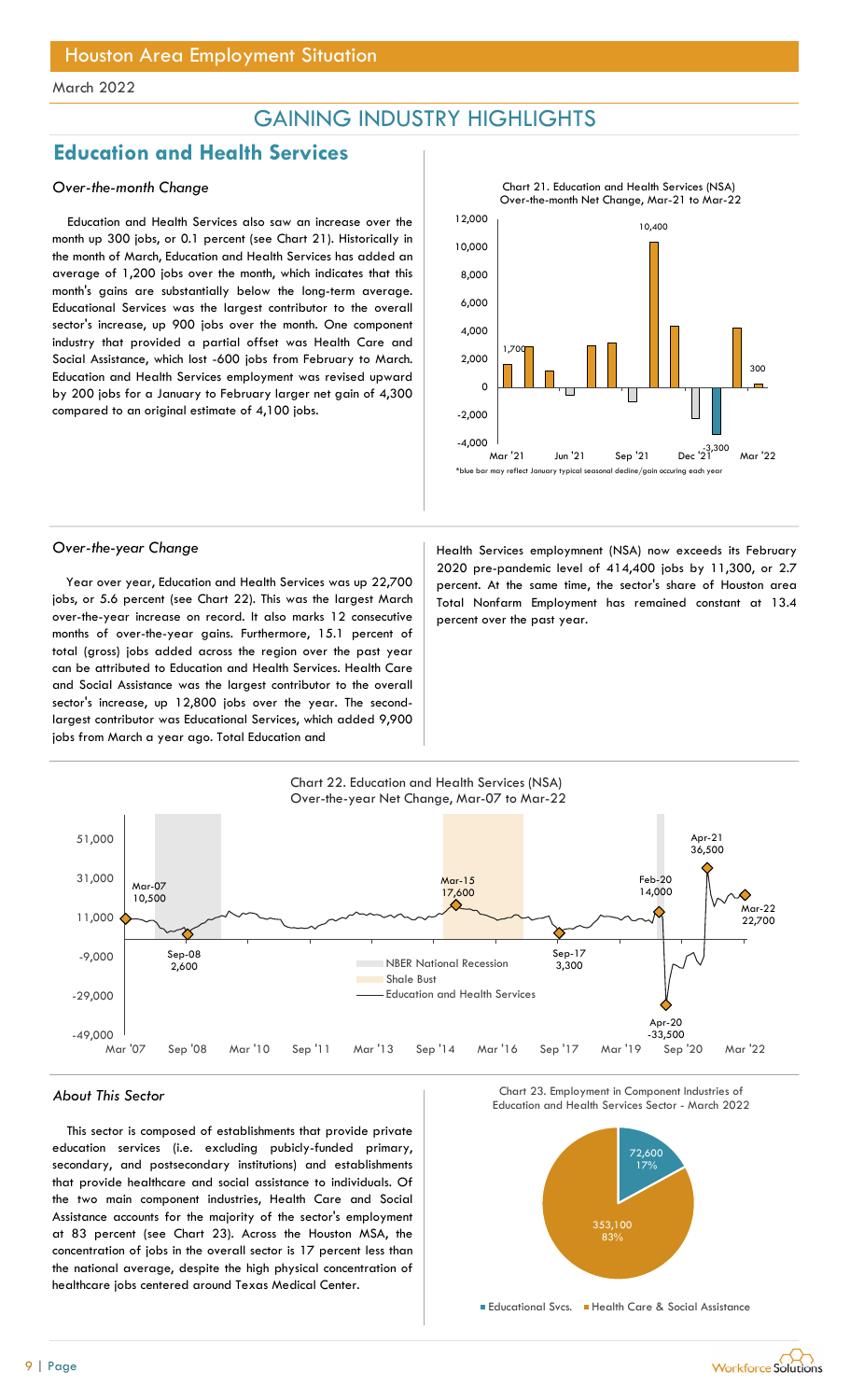## GAINING INDUSTRY HIGHLIGHTS

## Financial Activities

### Over-the-month Change

Financial Activities also saw an increase over the month up 100 jobs, or 0.1 percent (see Chart 24). Historically in the month of March, Financial Activities has added an average of 300 jobs over the month, which indicates that this month's gains are slightly below the long-term average. Finance and Insurance was the largest contributor to the overall sector's increase, up 400 jobs over the month. One component industry that provided a partial offset was Real Estate and Rental and Leasing, which lost -300 jobs from February to March. Financial Activities employment was revised downward by -900 jobs for a January to February smaller net gain of 1,600 compared to an original estimate of 2,500 jobs.



Year over year, Financial Activities was up 4,500 jobs, or 2.7  $\parallel$  past year. percent (see Chart 25). This was the third-largest over-the-year gain in March since records began in 1990. It also marks nine consecutive months of over-the-year gains. Finance and Insurance was the largest contributor to the overall sector's increase, up 4,600 jobs over the year. One component industry that provided a partial offset was Real Estate and Rental and Leasing, which lost -100 jobs from March a year ago. Total Financial Activities employmnent (NSA) now exceeds its February 2020 prepandemic level of 169,200 jobs by 1,800, or 1.1 percent. At the

Over-the-year Change same time, the sector's share of Houston area Total Nonfarm Employment has fallen from 5.5 percent to 5.4 percent over the



#### About This Sector

This sector is composed of establishments renting, leasing, or allowing use of assets, and financial transactions such as creation, liquidation, or change in ownership of financial assets, underwriting of insurance, and annuities. Of the two main component industries, Finance and Insurance accounts for the majority of the sector's employment at 65 percent (see Chart 26). Across the Houston MSA, the concentration of jobs in the overall Financial Activities sector is 9 percent less than the national average, due to a 20-percent lower concentration in Finance and Insurance offsetting a 24-percent higher concentration in Real Estate and Rental and Leasing.





Real Estate & Rental & Leasing Finance & Insurance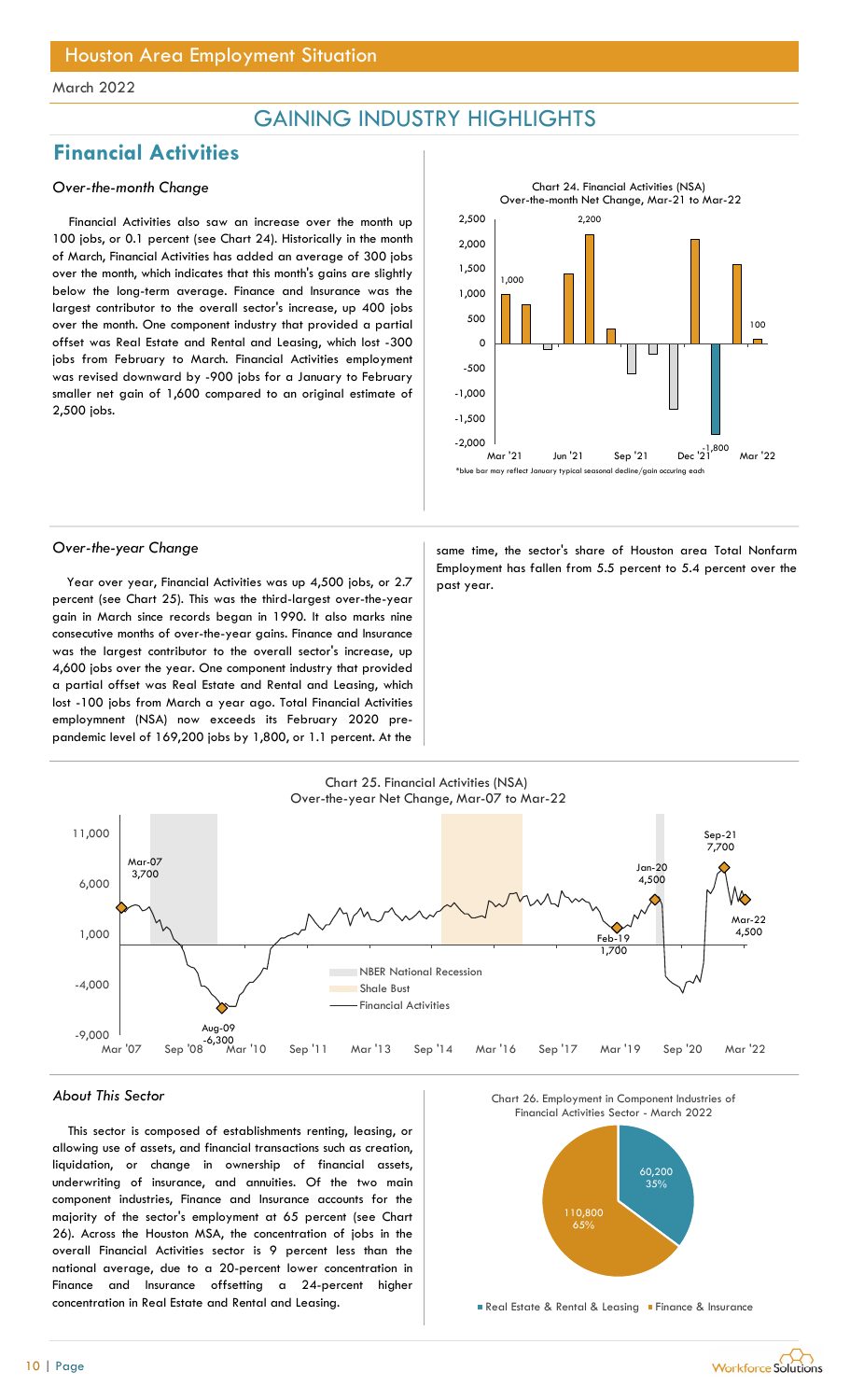## DECLINING INDUSTRY HIGHLIGHTS

## Professional and Business Services and original estimate of 10,400 jobs.

### Over-the-month Change

Professional and Business Services was the largest declining sector over the month down -9,300 jobs, or -1.8 (see Chart 27). This was the largest-ever decline in the month of March since records began in 1990, beating the previous March record of - 3,600 jobs lost in 2020. Historically in the month of March, Professional and Business Services has added an average of 2,700 jobs over the month, which indicates that this month's losses are substantially in contrast to the long-term average gain. Administrative and Support and Waste Management and Remediation Services was the largest contributor to the overall sector's decline, down -7,100 jobs over the month. The secondlargest declining contributor was Professional, Scientific, and Technical Services, which lost -2,200 jobs from February to March. Lastly, Management of Companies and Enterprises saw no change over the month. Professional and Business Services employment was revised downward by -3,600 jobs for a January to February smaller net gain of 6,800 compared to an

Year over year, Professional and Business Services was up 10,800 jobs, or 2.2 percent (see Chart 28). This March also marks 12 consecutive months of over-the-year gains. Professional, Scientific, and Technical Services was the largest contributor to the overall sector's increase, up 7,400 jobs over the year. The second-largest contributor was Administrative and Support and Waste Management and Remediation Services, which added 2,700 jobs from March a year ago. Lastly, Management of Companies and Enterprises contributed, 700 jobs. Total Professional and Business Services employmnent



Over-the-year Change (NSA) remains -10,300 jobs, or -2.0 percent below its February 2020 pre-pandemic level of 514,700. At the same time, the sector's share of Houston area Total Nonfarm Employment has fallen from 16.4 percent to 15.9 percent over the past year.



#### About This Sector

This sector is composed of establishments specializing in professional, scientific, and technical activities; managment of establishments holding equity interests in order to influence management decisions; and office administration, hiring of personnel, security, cleaning, and waste disposal. Of the three main component industries, Professional, Scientific, and Technical Services accounts for a plurality of the sector's employment at 48 percent (see Chart 29). Across the Houston MSA, the concentration of jobs in the overall sector is 9 percent higher than the national average, due to a 12-percent higher concentration in Professional, Scientific, and Technical Services serving the oil and gas industry.



Professional, Scientific, & Technical Svcs.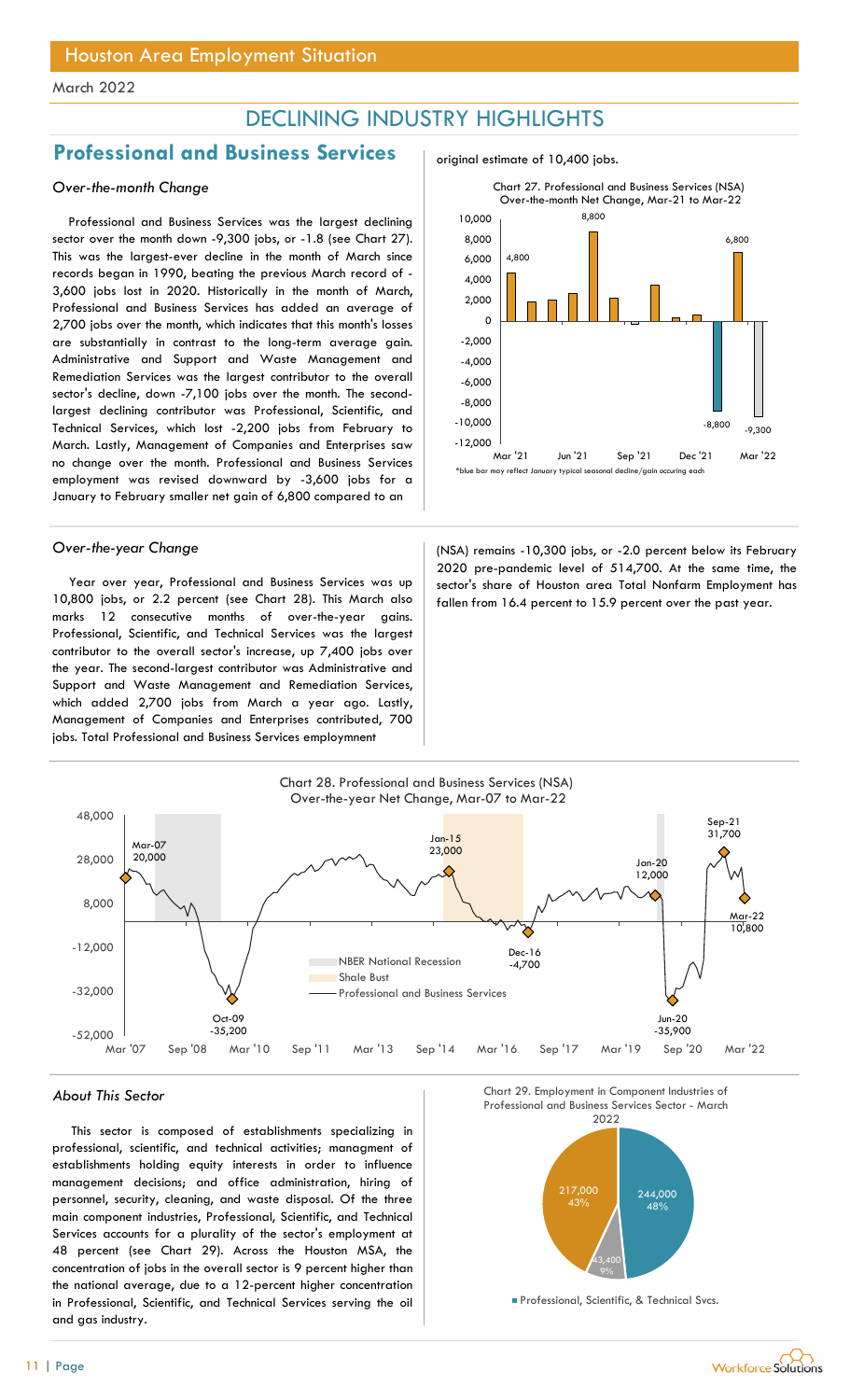## DECLINING INDUSTRY HIGHLIGHTS

## Trade, Transportation, and Utilities

### Over-the-month Change

Trade, Transportation, and Utilities was the second-largest declining sector over the month down -800 jobs, or -0.1 (see Chart 30). This March tied with 2016 for the third-largest decline in the month of March since records began in 1990. Historically in the month of March, Trade, Transportation, and Utilities has added an average of 1,500 jobs over the month, which indicates that this month's losses are substantially in contrast to the longterm average gain. Wholesale Trade was the largest contributor to the overall sector's decline, down -1,200 jobs over the month. The second-largest declining contributor was Transportation, Warehousing, and Utilities, which lost -700 jobs from February to March. Lastly, Retail Trade offset a portion of the sector's losses with a gain of 1,100 jobs. Trade, Transportation, and Utilities employment was revised downward by -5,000 jobs for a January to February smaller net gain of 1,400 compared to an original estimate of 6,400 jobs.

Year over year, Trade, Transportation, and Utilities was up 35,300 jobs, or 5.7 percent (see Chart 31). This was the largestever over-the-year gain in March and the third-largest gain on record. It also marks 12 consecutive months of over-the-year gains. Furthermore, 23.5 percent of total (gross) jobs added across the region over the past year can be attributed to Trade, Transportation, and Utilities. Retail Trade was the largest contributor to the overall sector's increase, up 19,800 jobs over the year. The second-largest contributor was Transportation, Warehousing, and Utilities, which added 8,300 jobs from March



Over-the-year Change a strategies a strategies and a year ago. Lastly, Wholesale Trade contributed, 7,200 jobs. Total Trade, Transportation, and Utilities employmnent (NSA) now exceeds its February 2020 pre-pandemic level of 628,900 jobs by 24,500, or 3.9 percent. At the same time, the sector's share of Houston area Total Nonfarm Employment has risen from 20.5 percent to 20.6 percent over the past year.



#### About This Sector

This sector is composed of establishments wholesaling agriculture, mining, and manufactured goods; retailing goods in small quantities to the public incl. online; transporting passengers and cargo; warehousing and storage; and providing electricity, natural gas, water, and sewage removal. Of the three main component industries, Retail Trade accounts for a plurality of the sector's employment at 49 percent (see Chart 32). Across the Houston MSA, the concentration of jobs in the overall sector is 9 percent higher than the national average, due to a 36-percent higher concentration in Wholesale Trade primarily related to the oil and gas industry.

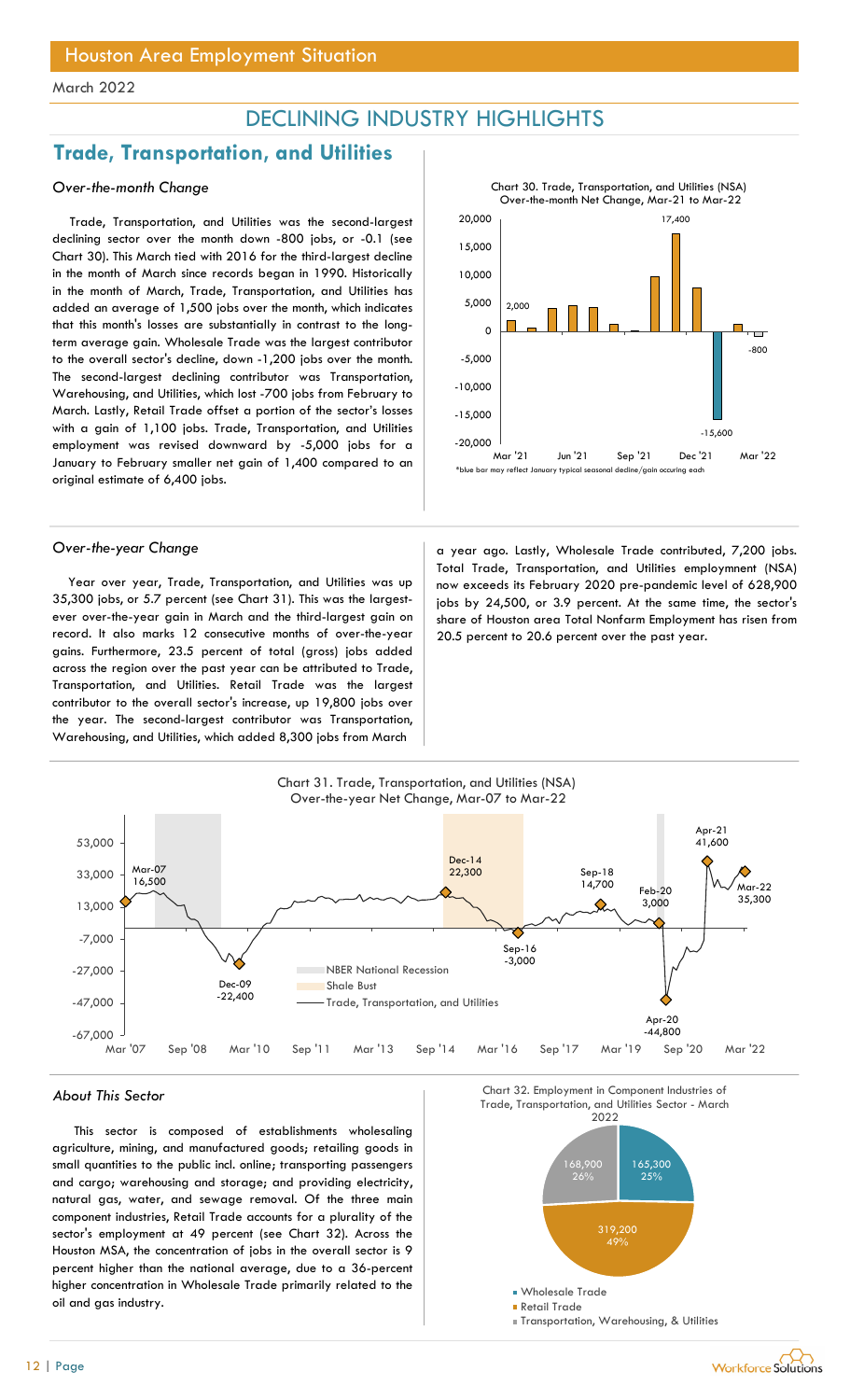## DECLINING INDUSTRY HIGHLIGHTS

## Government

### Over-the-month Change

Government was the third-largest declining sector over the month down -100 jobs, or 0.0 (see Chart 33). This was the largest March over-the-month decline in since 2004. Historically in the month of March, Government has added an average of 500 jobs over the month, which indicates that this month's losses are moderately in contrast to the long-term average gain. Local Government was the largest contributor to the overall sector's decline, down -300 jobs over the month. One component industry, Federal Government, saw no change from February to March. Lastly, State Government offset a portion of the sector's losses with a gain of 200 jobs. Government employment was revised downward by -3,000 jobs for a January to February smaller net gain of 4,300 compared to an original estimate of 7,300 jobs.



Year over year, Government was up 11,200 jobs, or 2.6 percent over the past year. percent (see Chart 34). This was the third-largest over-the-year gain in March since records began in 1990. It also marks 12 consecutive months of over-the-year gains. Local Government was the largest contributor to the overall sector's increase, up 6,900 jobs over the year. The second-largest contributor was State Government, which added 3,100 jobs from March a year ago. Lastly, Federal Government contributed, 1,200 jobs. Total Government employmnent (NSA) now exceeds its February 2020 pre-pandemic level of 428,400 jobs by 6,100, or 1.4 percent.

Over-the-year Change and a state of the same time, the sector's share of Houston area Total Nonfarm Employment has fallen from 14.0 percent to 13.7



#### About This Sector

This sector consists of establishments of federal, state, and local government agencies that administer, oversee, and manage public programs and have executive, legislative, or judicial authority over other institutions within a given area that are not performed by private establishments. For MSA data, this includes public education but excludes healthcare. Of the three main component industries, Local Government accounts for the majority of the sector's employment at 71 percent (see Chart 35). Across the Houston MSA, the concentration of jobs in the overall Government sector is 8 percent less than the national average.





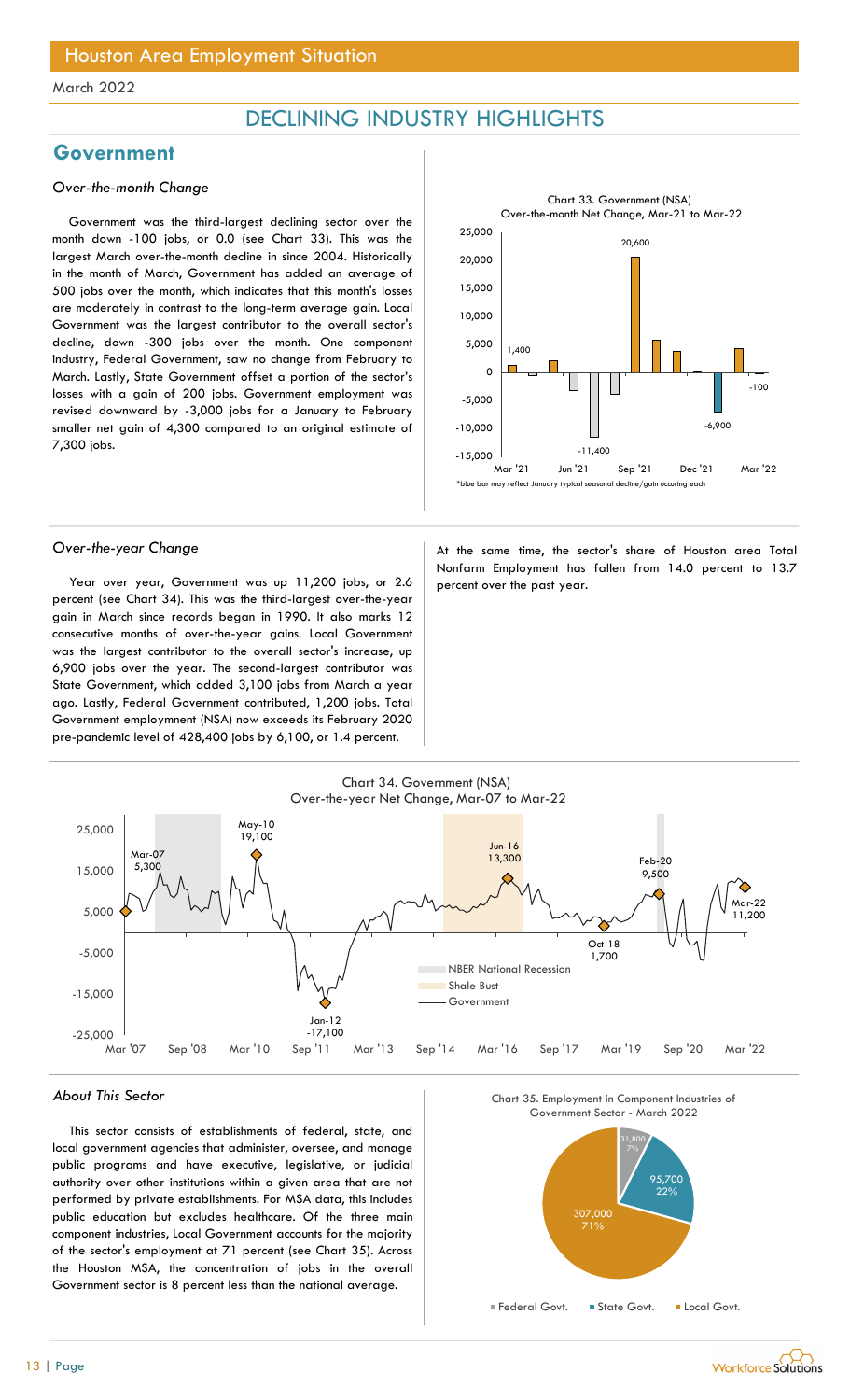## DECLINING INDUSTRY HIGHLIGHTS

## **Information**

#### Over-the-month Change

Information also saw a decrease over the month down -100 jobs, or -0.3 (see Chart 36). This was the largest March over-themonth decline in since 2020. Other Information Undefined was the largest contributor to the overall sector's decline, down -200 jobs over the month. One component industry that provided a partial offset was Telecommunications, which gained 100 jobs from February to March. Information employment saw no revision from January to February leaving the previous month's original estimate of zero net change intact.



Year over year, Information was up 3,500 jobs, or 12.5 percent (see Chart 37). This was the largest March over-the-year increase on record. It also marks 12 consecutive months of overthe-year gains. Among sectors currently showing growth, this sector is the fastest-growing in percentage terms across the Houston area. Other Information Undefined was the largest contributor to the overall sector's increase, up 3,200 jobs over the year. The second-largest contributor was Telecommunications, which added 300 jobs from March a year ago. Total Information employmnent (NSA) remains -1,300 jobs, or -4.0 percent below

Over-the-year Change its February 2020 pre-pandemic level of 32,700. At the same time, the sector's share of Houston area Total Nonfarm Employment has remained constant at 0.9 percent over the past year.



#### About This Sector

This sector comprises establishments producing and distributing information and cultural products, e.g. traditional and online news publishing; software publishing; the motion picture and sound recording; TV broadcasting; and telecommunications. Of the two main component industries, Other Information Undefined accounts for the majority of the sector's employment at 61 percent (see Chart 38). Across the Houston MSA, the concentration of jobs in the overall Information sector is 49 percent less than the national average.





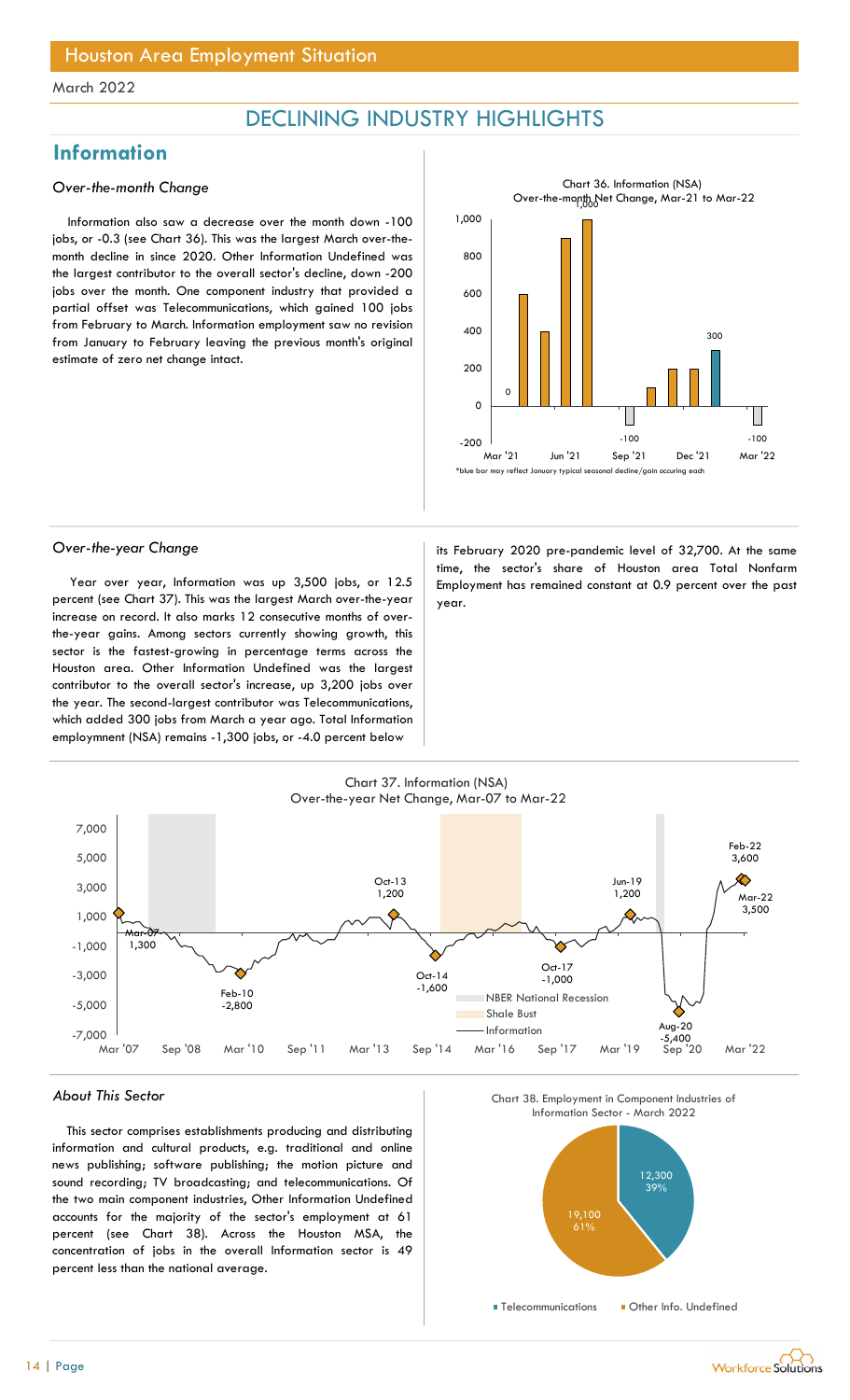## Local Area Unemployment Statistics

## Not-Seasonally Adjusted

#### Houston Metro, Texas, and U.S. Unemployment

The Houston MSA (not-seasonally-adjusted) unemployment rate stood at 4.4 percent in March, down from February's 5.3 percent and down from 7.2 percent a year ago. This was above the statewide rate of 3.9 percent and above the national rate of 3.8 percent. An over-the-month decline in March is typical having occurred roughly 70 percent of the time over the past three decades making this month's decrease consistent with historical seasonal trends. 151,604 individuals were unemployed in Houston in March, down from February's 184,436 and down from 246,426 in March 2021 (see Charts 39 and 40).





#### County-level Unemployment

Among the 13 counties that comprise the Gulf Coast Workforce Development Area, unemployment rates in March ranged from a high of 6.5 percent in Liberty County to a low of 3.3 percent in Colorado. Over the month, all 13 counties saw their unemployment rates decline in keeping with region-wide decrease of -0.9 percentage points. Matagorda saw the largest percentage-point decrease in unemployment down -1.5 pp. representing -216 fewer unemployed workers compared to the previous month. This was followed by Liberty (-1.3 pp, -465 workers) and Chambers (-1.1 pp, -254 workers). Over the year

unemployment rates also fell, with Liberty posting the largest decrease, down -3.5 percentage points representing -1,178 fewer unemployed workers compared to a year ago followed by Chambers (-3.0 pp, -605 workers) and Waller (-2.9 pp, - 695 workers). Since peaking at 446,307 in May 2020 due to the COVID-19 global pandemic, the number of unemployed workers in the Gulf Coast Region has fallen by -291,392 as of this March (see Map 1 legend).

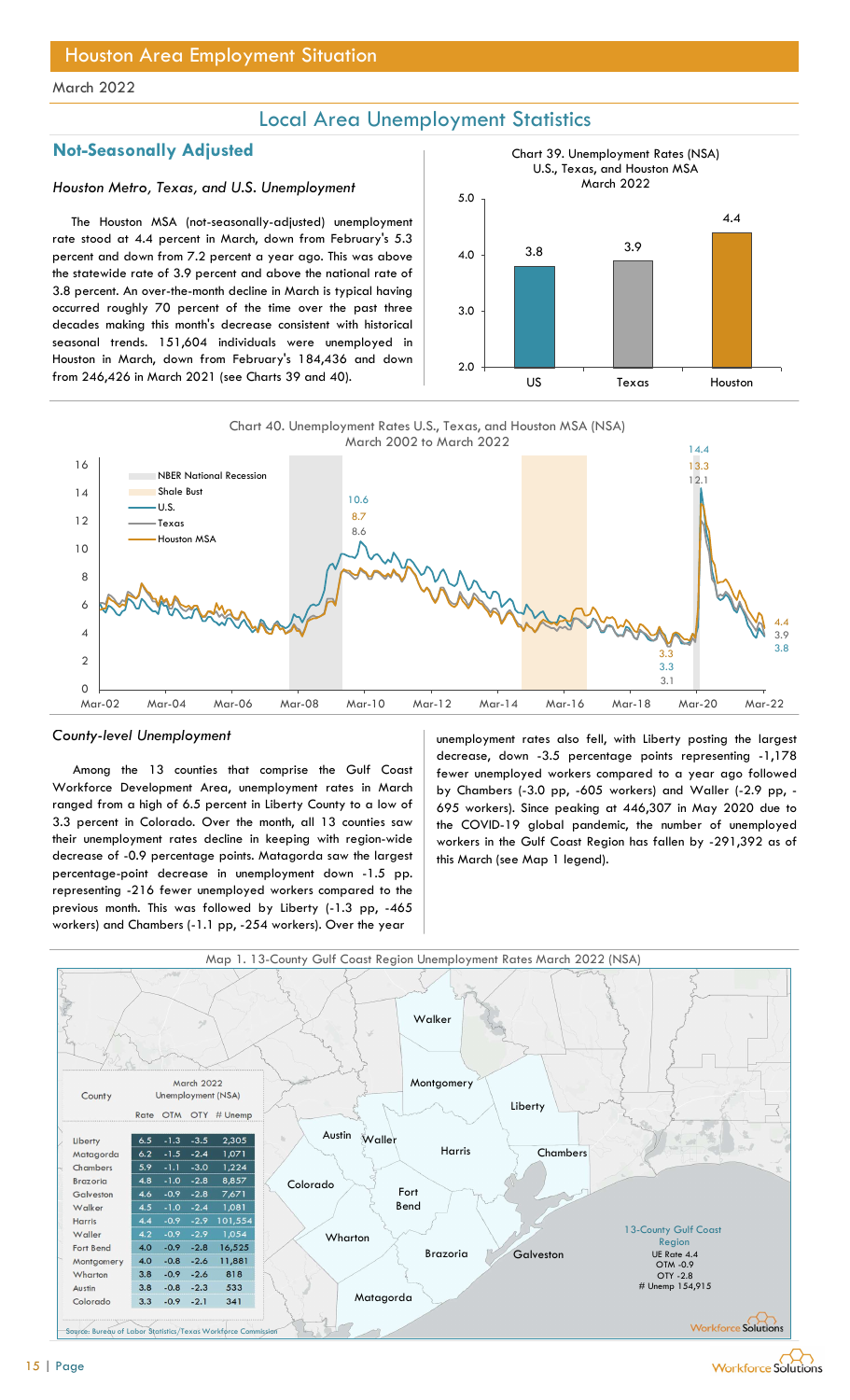## Local Area Unemployment Statistics (continued)

#### Unemployment Rates for Select Municipalities

Among the 17 cities in the Gulf Coast Workforce Development Area for which Local Area Unemployment Statistics are available, unemployment rates in March ranged from a high of 8.4 percent in Baytown to a low of 3.3 percent in Friendswood (see Map 2 legend). Over the month, all 17 cities saw their unemployment rates decline in keeping with region-wide decrease of -0.9 percentage points. Baytown saw the largest percentage-point decrease in unemployment down

Not-Seasonally Adjusted and the case of the contract of the season of the Seasonally Adjusted and the case of the contract of the contract of the contract of the contract of the contract of the contract of the contract of compared to the previous month. This was followed by Deer Park (-1.4 pp, -245 workers) and Lake Jackson (-1.4 pp, -204 workers). Over the year unemployment rates also fell, with Baytown posting the largest decrease, down -4.5 percentage points representing -1,511 fewer unemployed workers compared to a year ago followed by Alvin (-4.1 pp, -517 workers) and Texas City (-3.6 pp, -790 workers). The 17 cities below accounted for 47 percent of the 154,915 unemployed workers across the Gulf Coast Region as of this March (see Map 2 legend).



## Seasonally Adjusted

#### Houston Metro, Texas, and U.S. Unemployment

The Houston MSA (seasonally-adjusted) unemployment rate stood at 5.2 percent in February, down from January's 5.4 percent and down from 7.9 percent a year ago. This was above the statewide rate of 4.7 percentand above the national rate of 3.8 percent. 181,440 individuals were unemployed in Houston in February, down from January's 185,515 and down from 263,164 in February 2021 (see Charts 41 and 42). NOTE: Seasonally-adjusted data for the MSA are available with a onemonth delay but are not available for the 13-County Region or 17 cities.





Chart 42. Unemployment Rates U.S., Texas, and Houston MSA (SA) February 2002 to February 2022

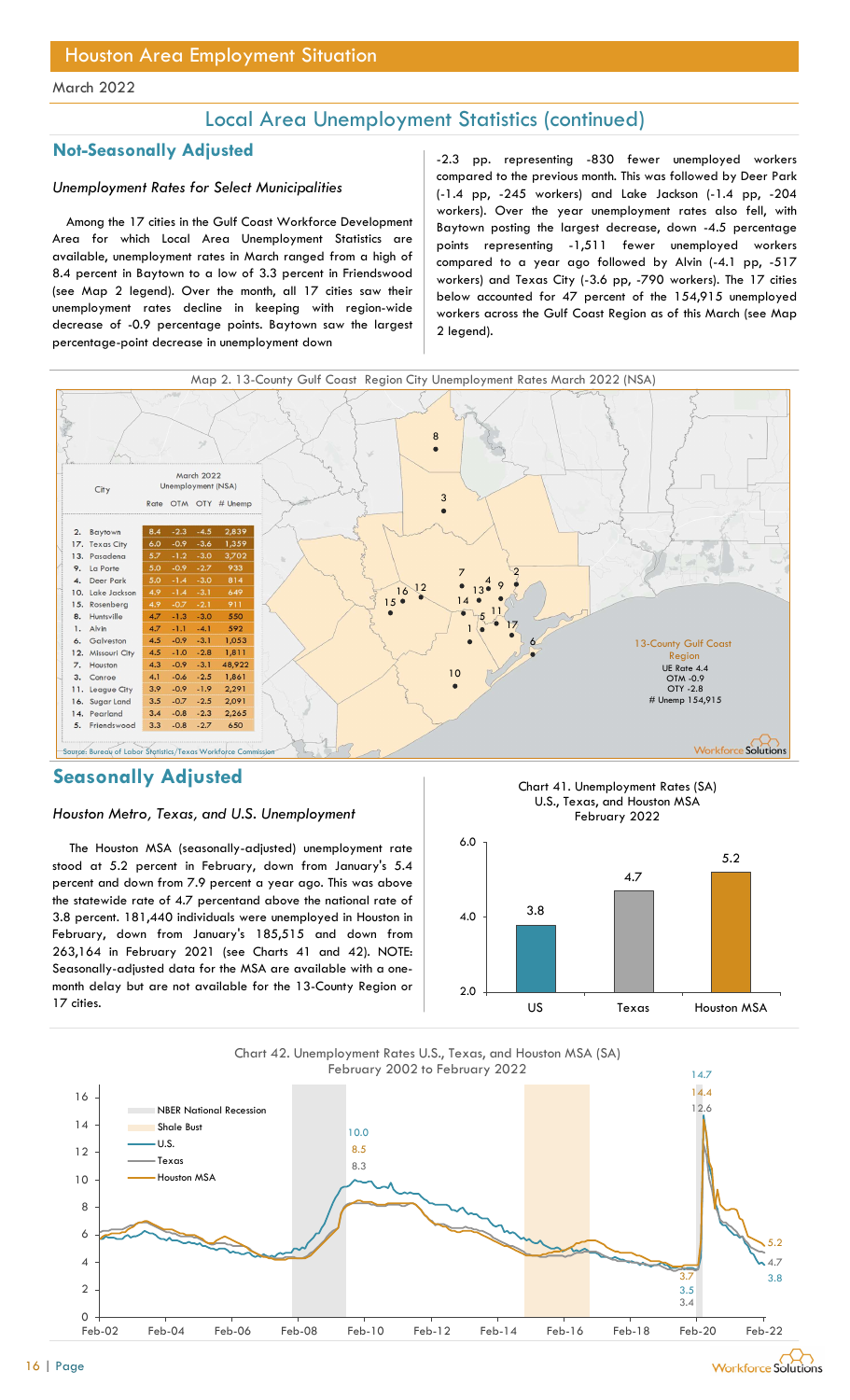## Gulf Coast Workforce Solutions Index (WSI)

WSI Reading **March** 2022:

5.10



### The Gulf Coast Workforce Solutions Index (WSI)

The WSI is an indicator designed to capture shifts in the local labor market, specifically the balance between available jobs and unemployed workers at a given point in time. Values above 4.0 signal a surplus of jobs while values less than 4.0 signal a surplus of jobseekers. The Gulf Coast Workforce Board monitors the WSI as part of its ongoing review of the 5.10 region's unemployment insurance work search requirement and reserves the right to adjust the number of weekly job search contacts as labor market conditions warrant. In the event of change to the work search requirement, the Board will notify the Texas Workforce Commission who will in turn notify UI recipients. For the Constrainer of the Solutions Index (WSI)<br>
VSI is an indicator designed to capture shifts in the local<br>
market, specifically the balance between available jobs<br>
memployed workers at a given point in time. Values<br>
4.



### Workforce Solutions Index March 2022

The Houston MSA WSI for February stood at 5.10, up from months with a reading above 4.0. This was also the first reading pandemic. As of this March there were approximately 48,000 more active job ads than unemployed individuals across the region reinforcing the notion that current labor market dynamics are in favor of jobseekers relative to employers. Moreover, the index suggests that Houston's labor market has strengthened to the point that it could be appropriate to require unemployed individuals receiving UI benefits to perform a minimum of five work search activities each week given the relative abundance of jobs available.

Workforce Solutions